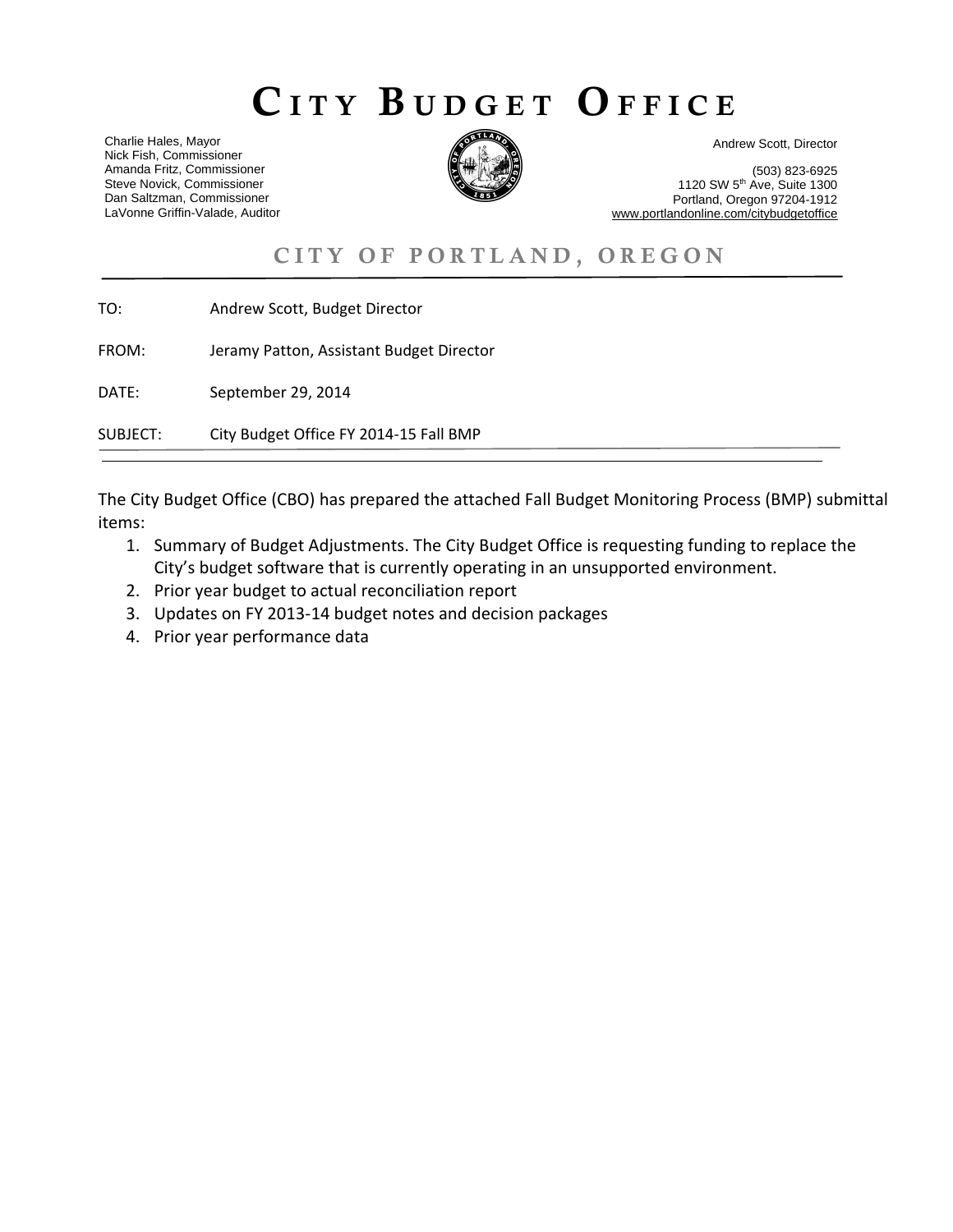**Type:** Capital Set-Aside Request

#### **Bureau:** City Budget Office

#### **Request:** BO\_001 - Budget Software Replacement

| <b>Request.</b> DO_001 - Duaget Conware Replacement |                                                    |                                                         |                                                       |
|-----------------------------------------------------|----------------------------------------------------|---------------------------------------------------------|-------------------------------------------------------|
|                                                     | <b>Fall BMP</b><br>Requested<br><b>Adjustments</b> | <b>Fall BMP</b><br><b>CBO/Council</b><br><b>Changes</b> | <b>Fall BMP</b><br><b>Total</b><br><b>Adjustments</b> |
|                                                     |                                                    |                                                         |                                                       |
| <b>EXPENDITURES</b>                                 |                                                    |                                                         |                                                       |
| <b>External Materials and Services</b>              | 1,000,000                                          | 0                                                       | 1,000,000                                             |
| <b>TOTAL EXPENDITURES</b>                           | 1,000,000                                          | 0                                                       | 1,000,000                                             |
| <b>REVENUES</b>                                     |                                                    |                                                         |                                                       |
| <b>General Fund Discretionary</b>                   | 1,000,000                                          | 0                                                       | 1,000,000                                             |
| <b>TOTAL REVENUES</b>                               | 1,000,000                                          | 0                                                       | 1,000,000                                             |

#### **Bureau Description:**

The City implemented its current budget preparation software (BRASS) in 2003. Although the software continues to provide the basic tools for budget preparation and monitoring, it is currently operating on an unsupported operating system. When the City adopted Windows 7 as its operating system in 2011, the vendor who supports BRASS notified the City that the software's platform will not be updated to support Windows 7. At this time, they encouraged the City to migrate to their new web based budget preparation software, which is supported. Due to budget shortfalls, the City elected to test the system on Windows 7 to see if it would work; and to date, there have been no known issues with operating the system on Windows 7. However, if the system were to fail in the future because of the operating system, the City would have no ability to return to the vendor for a solution. Without a budget system, the City Budget Office would be forced to create the budget using spreadsheets which would have a large cost to the City in lost productivity and other delays. The City Budget Office believes it is in the City's best interest to replace BRASS with a software that is supported by the vendor. Initial estimates from our existing vendor and estimates from SAP (our Citywide ERP system) show the costs of a new system in the \$1 million to \$3.5 million range. If funds are awarded in FY 2014-15, it is expected that a new system will be available for the start of the FY 2016-17 budget process. The project was requested in the FY 2014-15 budget process, but did not receive funding.

Replacing the existing software will move the City back to a vendor supported environment. The technology surrounding budget implementation software has seen great improvements over the last ten years since the City purchased BRASS. Implementing these improvements could reduce time spent on data entry and processing, and enhance our capabilities in regards to performance budgeting.

#### **CBO Discussion and Recommendation**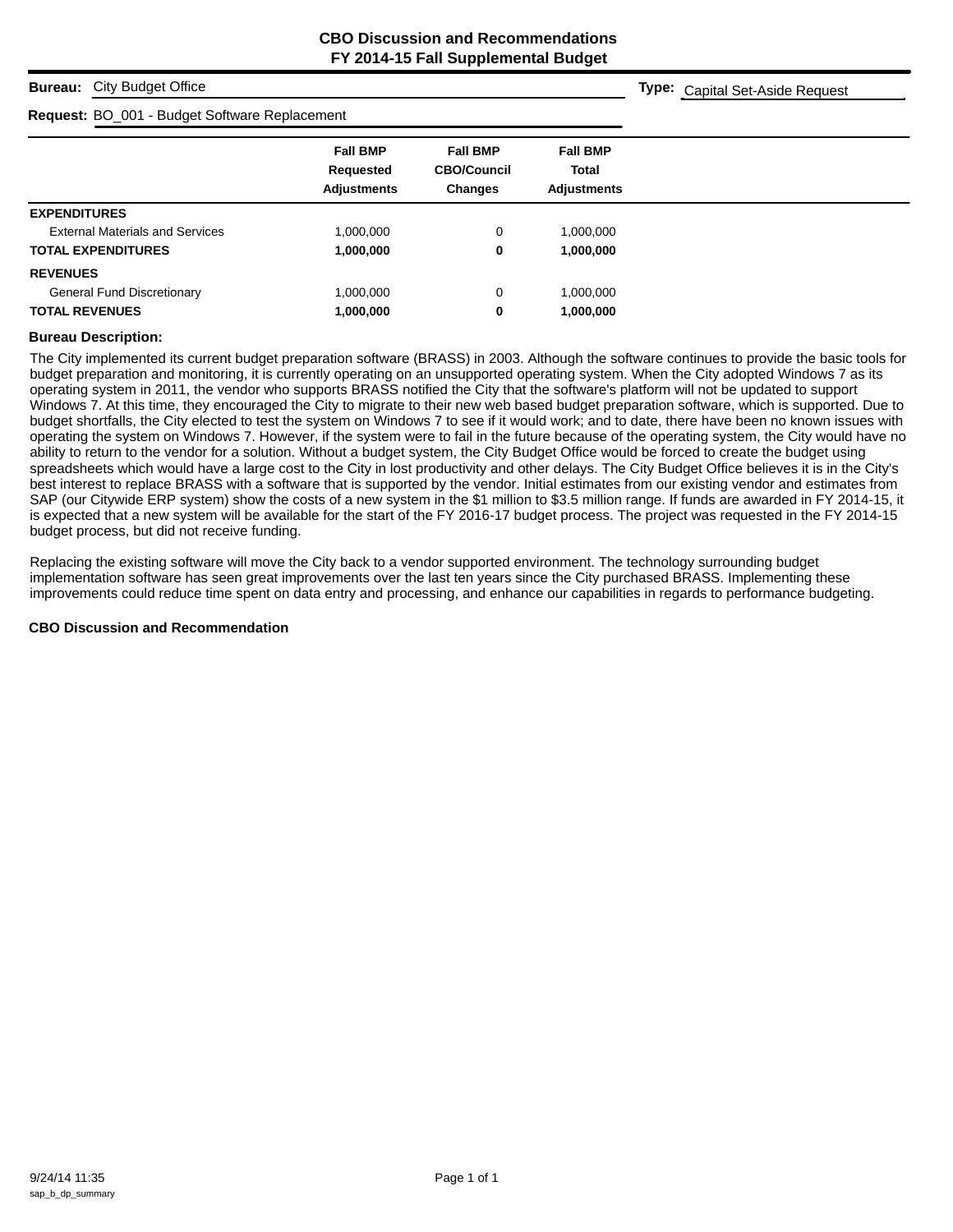## **Prior Year Business Area Reconciliation Report**

|                                        | FY 2013-14<br>FY 2013-14<br><b>Revised</b><br>Year-End<br><b>Budget</b><br><b>Actuals</b> |             | <b>Percent</b><br>of Actuals<br>to Revised |  |
|----------------------------------------|-------------------------------------------------------------------------------------------|-------------|--------------------------------------------|--|
| <b>City Budget Office</b>              |                                                                                           |             |                                            |  |
| <b>EXPENDITURES</b>                    |                                                                                           |             |                                            |  |
| <b>Personnel Services</b>              | \$1,487,037                                                                               | \$1,440,953 | 97%                                        |  |
| <b>External Materials and Services</b> | \$182,650                                                                                 | \$167,795   | 92%                                        |  |
| Internal Materials and Services        | \$218,247                                                                                 | \$207,966   | 95%                                        |  |
| <b>TOTAL EXPENDITURES</b>              | \$1,887,934                                                                               | \$1,816,714 | 96%                                        |  |
| <b>REVENUES</b>                        |                                                                                           |             |                                            |  |
| Miscellaneous                          | \$0                                                                                       | \$309       | 0%                                         |  |
| <b>General Fund Discretionary</b>      | \$738,810                                                                                 | \$0         | 0%                                         |  |
| <b>General Fund Overhead</b>           | \$1,149,124                                                                               | \$0         | 0%                                         |  |
| <b>TOTAL REVENUES</b>                  | \$1,887,934                                                                               | \$309       | 0%                                         |  |

#### **Bureau Reconciliation Narrative**

Total expenditures were within 4% of budget. The bureau spends conservatively throughout the year to ensure funding is available for unexpected expenditures such as payouts, new hires, etc. A single retirement payout could consume the entire amount of underspending given the small size of the bureau's budget.

The miscellaneous revenues of \$309 reflect refunds received from various cancelled subscriptions.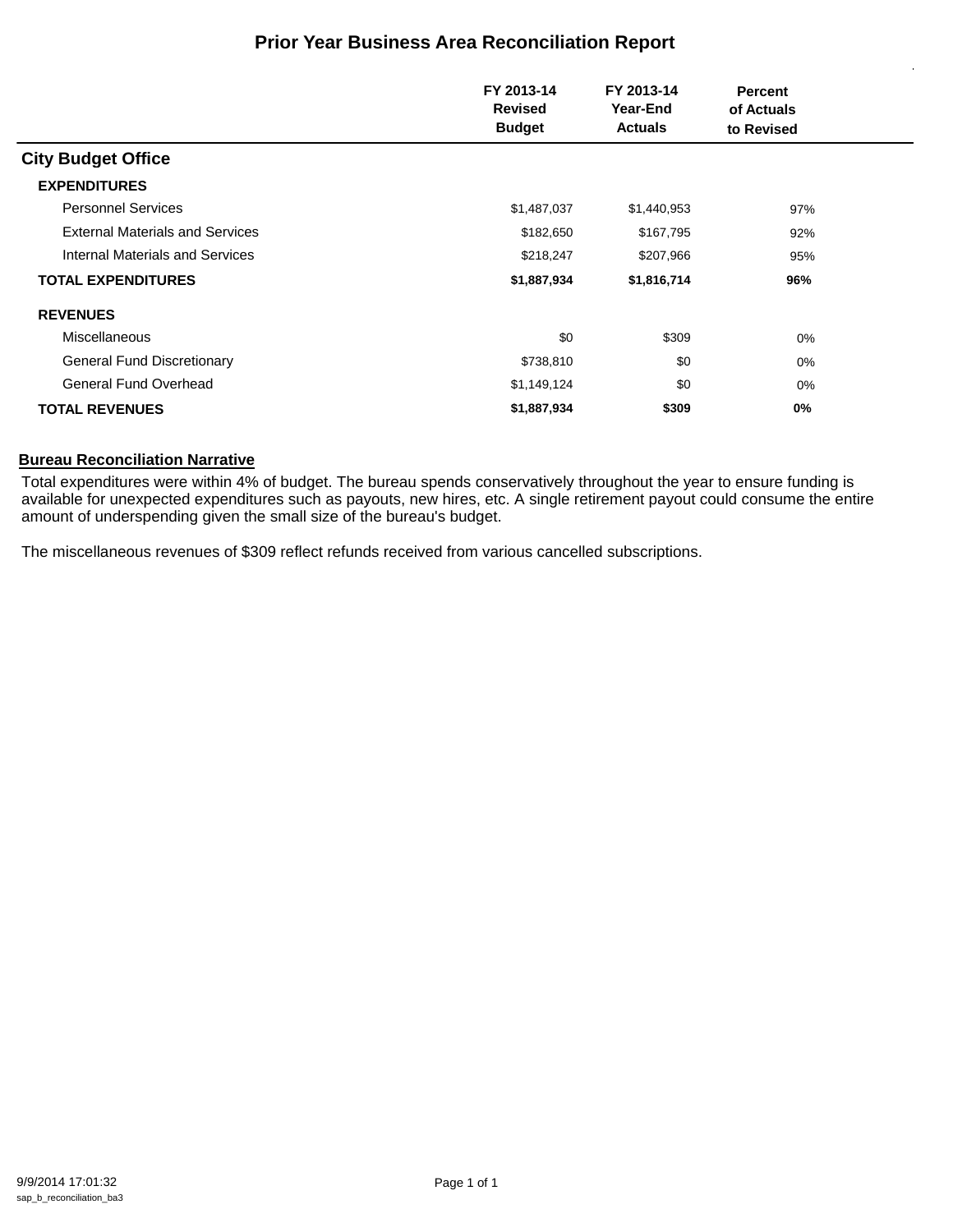# **FY 2013‐14 Budget Note Updates**

## **Span of Control**

Council Budget Subcommittee 1 recommended that the City conduct a preliminary span of control analysis that results in at least \$1.1 million in General Fund ongoing savings. Specifically, the analysis should identify bureaus, divisions, or functions where the current span of control might be increased and include recommendations for maximizing the span of control or reorganizing where appropriate. The analysis and recommendations are to be completed by December 1, 2013. Current Appropriation Level targets in FY 2014‐15 will be adjusted to reflect the span of control recommendations. A Council subcommittee will manage and implement this analysis, with staff assistance from the City Budget Office and Bureau of Human Resources.

**Status:** Complete **Estimated Completion Date:** N/A **Explanation:** The report was delivered to Council on March 5, 2014

## **Target Reduction Options for Overhead Bureaus**

The City Budget Office is directed to review the process for Current Appropriation Level (CAL) target reductions for General Fund overhead‐funded bureaus. Currently, overhead‐funded bureaus only make reductions to their General Fund discretionary base, which is about 40% of the total General Fund CAL target. CBO is directed to look at the costs and benefits of asking overhead-funded bureaus to cut off of the total CAL target, as was done prior to 2005, and provide a report and recommendation to Council in the FY 2013‐14 Fall Budget Monitoring Process.

## **Status:** Complete

**Estimated Completion Date:** N/A

**Explanation:** During the Fall BMP (Ordinance #186330), Council authorized the City Budget Office to update overhead charges to funds throughout the budget development process. This change allows cut targets to be based off of the entire General Fund CAL target (discretionary and overhead resources).

# **FY 2013‐14 Decision Package Updates**

## **PERS Savings and OMF Interagency Adjustments**

The packages were implemented as planned and decreased expenses and discretionary funding by \$45,631.

## **Administrative Support Realignment**

The package realigned existing resources within the bureau to create a full‐time administrative support position. The position was filled at the beginning of the fiscal year.